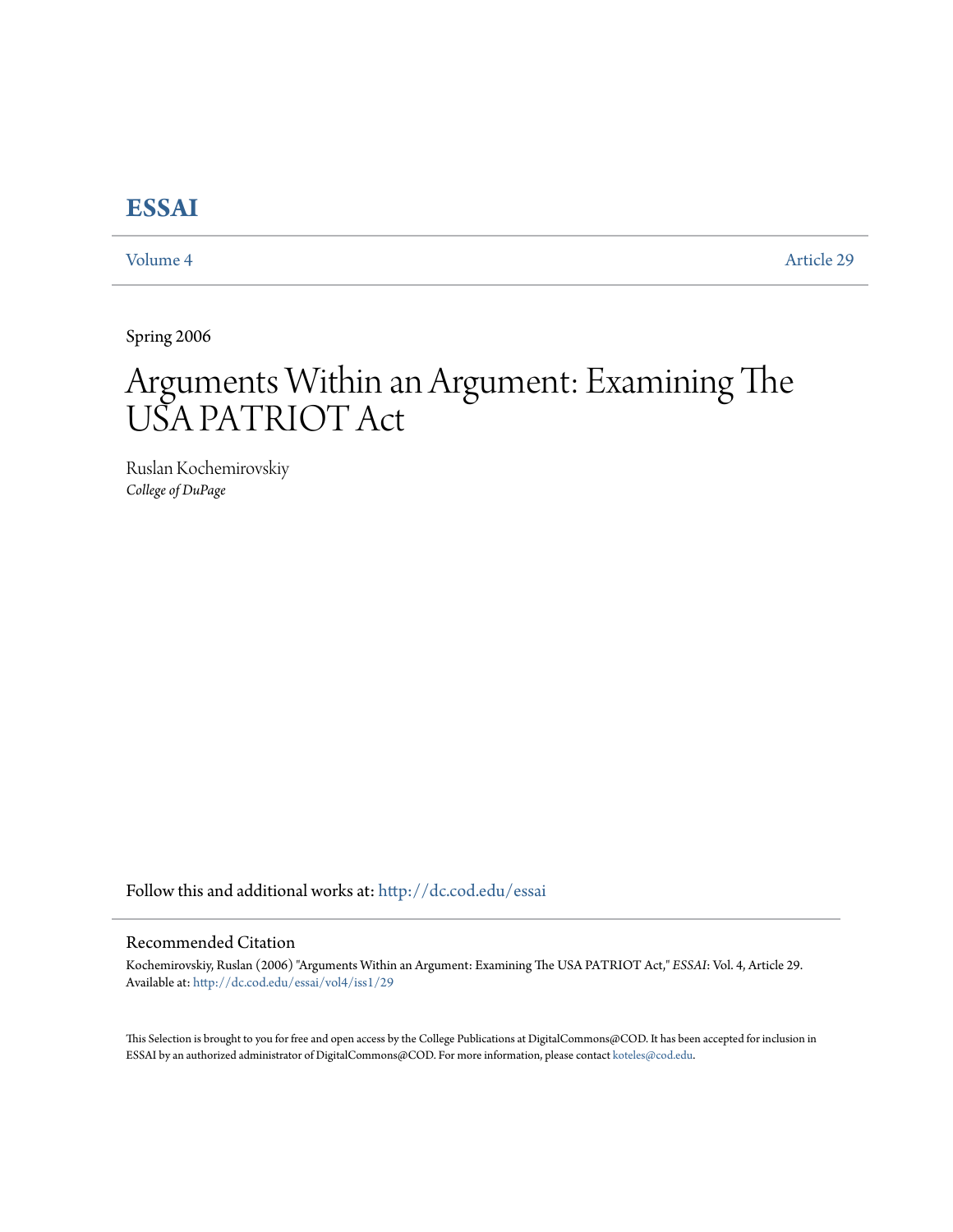Arguments Within an Argument: Examining The USA PATRIOT Act

## by Ruslan Kochemirovskiy

## (Honors English 1102)

The Assignment: This assignment was the final research paper for English 1102 which required an argument based thesis, a minimum of twelve sources, including scholarly journals, and documentation by means of MLA. 8-12 pages were specified.

ore than two centuries ago in his address to the national resolve, Benjamin Franklin condemned the policy of sacrificing liberty in the name of security: "Those who would give up essential liberty, to gain a little temporary safety, deserve neither liberty no[r] salary" (Davis 8). Later in our history, the great and eloquent CBS broadcaster and newsman, Edward R. Murrow, who is viewed as a turning point influence in the McCarthy era, while questioning the legacy of communist-witch-hunt investigations that overwhelmed the country due to State's intention to protect nation from "Reds" infiltration, believed that "[T]here must be a place to protect the state and the right of individual at the same time" (Stockwell 2). Similar are today's concerns of civil libertarian groups in response to centralization of power in executive branch and the rights-restricting measures of the USA PATRIOT Act signed into law by the President of the United States in the early aftermath of 9/11 terrorist attacks. The Act shifted power away from the Congress and the courts and thus made concerns justifiable. However, before examining arguments of both supporters and critics of new legislation and further drawing a conclusion, it is important to recognize roles of the President and the Constitution in times of crisis.  $\prod_{\text{salary}^n \cup \text{D}}$ 

It is widely acknowledged by the public and accepted by presidents that the paramount duty of the latter is to protect their nation and its citizens from hostile attacks. In her article "The War Power And Its Limits," published in *Presidential Studies Quarterly* in September 2003, Nancy Kassop, professor of political science and international relations, contends that "[N]othing matters more than this profound obligation" (2). However, during the times of national threat an increased demand of executive branch to expand its powers can come to a point where the role of the Constitution might be marginalized, and thus a legitimacy of executive authority, as defined by the Constitution, can be questioned. In contrast, during normal times, the need for "drastic policies" (Kassop 2) would be inconceivable, and, therefore, constitutional law prevails at these times. In this manner, such situations raise a controversial issue whether constitutional law can be altered in a case of national emergency.

In their article "Accommodating Emergencies" published in *Stanford Law Review* journal in December 2003, professors of Law at University of Chicago Eric A. Posner and Adrian Vermeule, initiate their reservations about acceptable roles of the Constitution during uncertain times with two broad views: "'[the] accommodation' [view] and [the] 'strict enforcement' [view]" (1). The former view holds that it is vital for power to be concentrated within the federal government, specifically in the executive branch, during national crisis. Therefore, during an emergency "the [C]onstitution should be relaxed or suspended" (Posner and Vermeule 1). A core assumption of this theory is "[that] the risks to civil liberties inherent in expansive executive power…are justified by the national security benefits" (2). In spite of that, the second view conveys a different perspective the Constitution may take during emergencies.

Indeed, the "strict enforcement view," as its name suggests, states that constitutional law has to remain the same during national crisis as in less urgent times. An underlying reason for that is an aspect of "compelling interest" of executive power to justify the use of constitutionally impermissible

1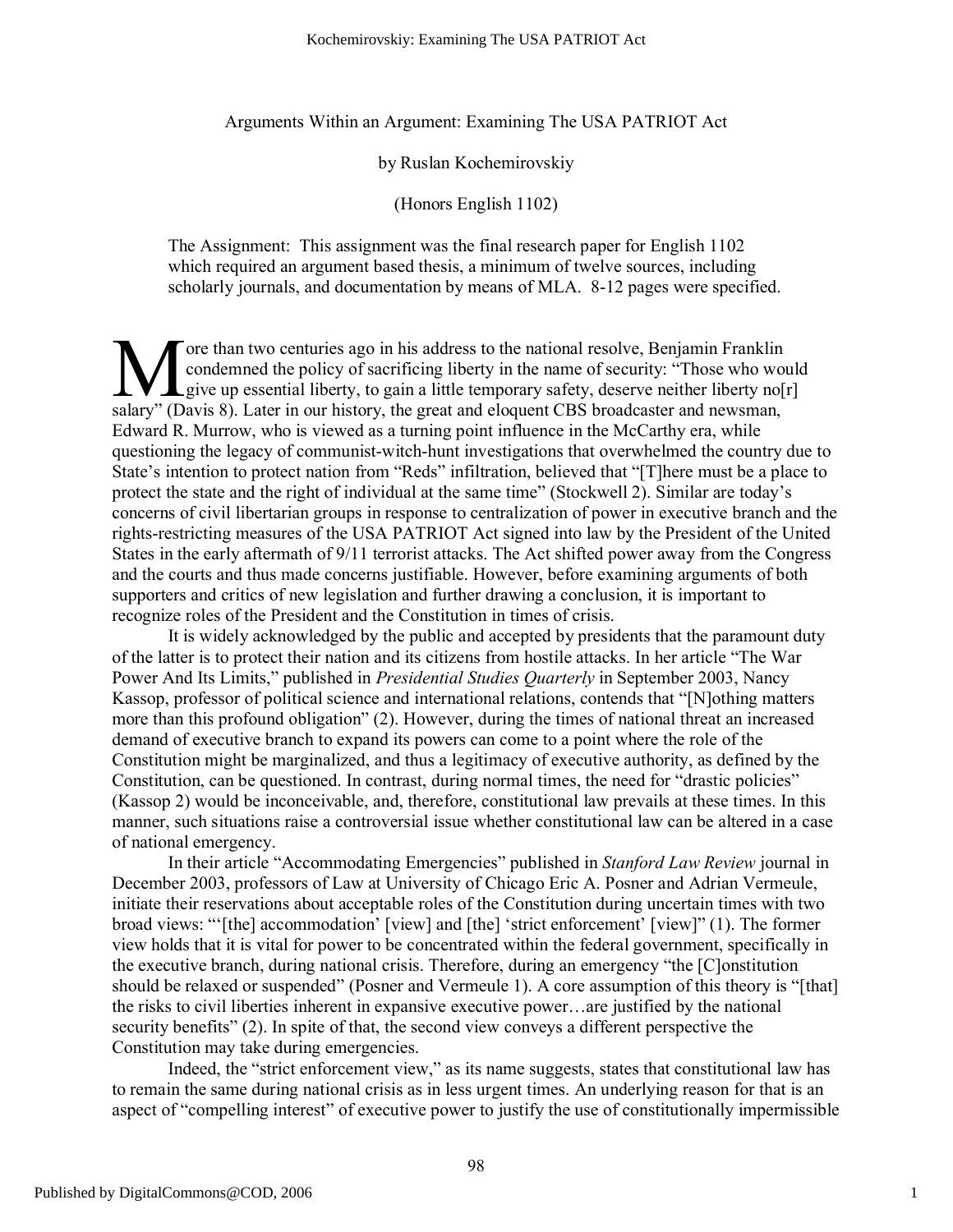means during peace times to achieve the ends, such as prevention of terrorist attacks, during the times of emergency (Posner Vermeule 2). Hence, a central assumption of this view: there should be a proper balance between the government's interests in national security and civil liberties "as [they] always need to be" (2).

Having established two major viewpoints of proper roles of the Constitution during an emergency, it is important to proceed to constitutional law of the United States. As Professor of Law at New York Law School and President of American Civil Liberties Union, Nadine Strossen, notes in her article "Safety and Freedom…" published in *Harvard Journal of Law & Public Policy* in Fall 2005, the Constitution of America authorizes Congress to suspend only "the writ of habeas corpus" (2) in only two specific cases: "'[Cases of] Rebellion or Invasion'"; and only when "'the public Safety may require it'" (2). Hence, apart from these circumstances, the Constitution does not provide any "textual warrant for [any] further limits on rights" (2) in a situation of national emergency. For instance, if executive power were to restrict the rights of individual such as freedom and privacy, then the government, in the words of Nadine Strossen, would need to satisfy "strict judicial scrutiny," that its polices are necessary and are least restrictive (2). Consequently, if these means are to be demonstrated by the government, then its limits on rights in the name of national emergency are justified. In this way, it becomes possible to test the constitutional soundness of the USA PATRIOT Act, and, in turn, it permits us to proceed to an analysis of changes in the laws as enforced in the Act.

Quickly, without an essential debate, bypassing regular committee considerations and hearings, the 342-page USA PATRIOT Act, which stands for the Uniting and Strengthening America by Providing Appropriate Tools Required to Intercept and Obstruct Terrorism, as Nancy Kassop observes in her article, "rushed its proposals through…both houses of Congress" with massive support and with "lightning speed" (3). As emotions of the tragic 9/11 events demanded and as its title unfolds, the Act's primary purpose is intended to reveal and prevent terrorist attacks within the United States by means of "appropriate tools." However, a candidate for J.D. at Northwestern University School of Law, Manas Mohapatra, asserts in the *Journal of Criminal Law and Criminology* that its tools or provisions are a long-waited "wish list" of federal investigators which has rather broader applications than only prevention of terrorist-related activities (3).

Indeed, the new legislation relaxes standards for law enforcement officials to obtain Foreign Intelligence Surveillance Act *significant* purpose warrants for wiretaps and searches which involve less evidence than the traditional, *primary* purpose warrants required in domestic criminal cases. For instance, one of the Act's provisions permits law enforcement authorities to use National Security Letters issued by FBI officials instead of warrants authorized by a judge. Thus, with these relatively low standards of proof warrants the Act permits federal agents to access wide range of personal information, such as medical, library, educational, financial, and travel records. In addition, the new law amends Privacy Act and Family Educational Rights by allowing law enforcement authorities to request and obtain student information "in conjunction with a terrorism investigation" (Hockeimer 2). It also grants intelligence authorities to secretly search suspects' homes without any initial notification if the latter has "an 'adverse result' on the investigation" (Kassop 6); what is more, it prohibits "subpoenaed" business from telling *anyone* whose records were requested and investigated by FBI (Swartz "PATRIOT Act's Reach Expanded" 1). As Barbara Dority, the president of Humanist of Washington, makes the case in her article "Your Every Move" published in *The Humanist*, the PATRIOT Act further broadens a definition of domestic terrorism describing it as "act[s] dangerous to human life that [is] in violation of the criminal laws of the U.S. of any state that appear to be intended to intimidate of coerce a civilian population" (5). And, finally, under new legislation, the Attorney General, himself, if has *reasonable grounds*, can request a detention of any non U.S. citizen for up to 7 days (Kassop 6).

Such provisions of the PATRIOT Act reveal dismantling of the 'wall' between criminal and intelligence agencies allowing both to share obtained information. To fully understand some possible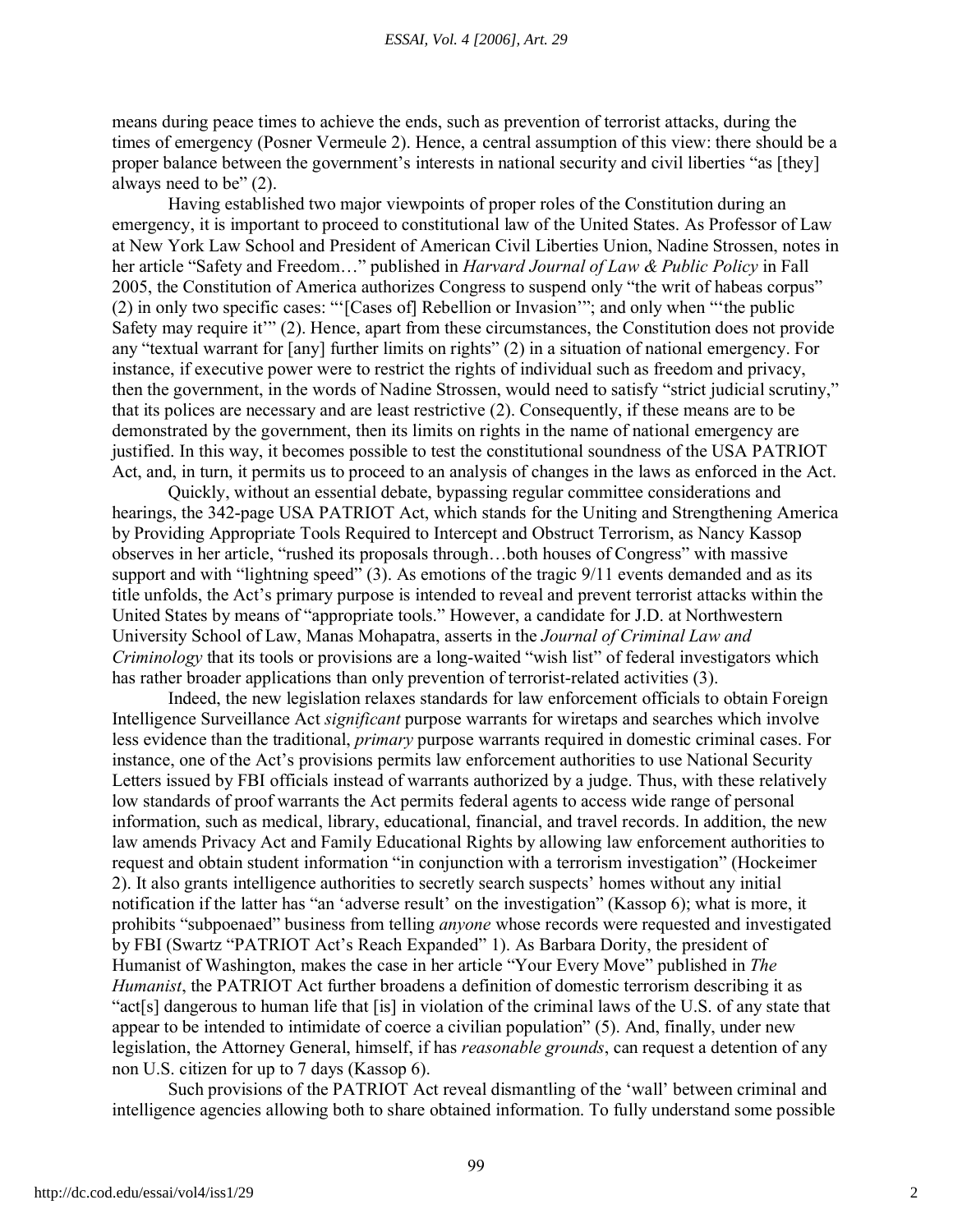consequences of the breakdown of this 'wall,' it is vital to distinguish between the qualities of information collected by intelligence agents as opposed to law enforcement agencies. The former Attorney General of the United States Richard L. Thornburgh, who served under Presidents Ronald Reagan and George H.W. Bush administrations, reports in his article "Balancing civil liberties and homeland security..." that the latter (law enforcement agency) seeks "legally admissible" information to prove the guiltiness of a criminal after he/she committed a crime; while the former (intelligence agent) looks for and collects any information to prevent a future crime (3). By permitting these two types of information to be shared, the PATRIOT Act creates a possibility for intelligence-gathers to use their information – with a low probable cause standard due to ease of requesting and receiving a warrant – towards the ends of criminal prosecutions. Except for elimination of the 'wall' between criminal and intelligence agencies, the Act also undermines historical purpose of FISA, as Cathy Zeljak points out in "The USA Patriot Act and Civil Liberties (Part I)" article published in *Problems of Post-Communism*. FISA was intended to resolve long term uncertainty between courts demand for high standards of proof for criminal investigations and national security threats by dividing warrant standards for foreign intelligence surveillance and criminal investigations. In other words, explains Cathy Zeljak, FISA was passed to "draw a clear statutory line between the executive branch need to conduct surveillance for purposes of national security and the fundamental rights conveyed of U.S. citizens" (1).

In this way, it can be affirmed that on the one hand the PATRIOT Act exemplifies a significant shift of power from the courts to Department of Justice and from the Congress to executive branch when investigating terrorism. Yet, on the other hand the PATRIOT Act "allege[s] infringements on civil liberties and other constitutional rights," warns the former Attorney General Richard L. Thornburgh (3). Consequently, the government's justification of its rights-restricting measures of the Act – which, as outlined above, go beyond what the Constitution permits – is needed. Indeed, Nadine Strossen writes in her article that post-9-11 restrictions limit some of First Amendment freedoms (2). Therefore, to justify limitations of the PATRIOT Act the government authorities need to satisfy a constitutional soundness test, as it was noted earlier. Hence, an examination of arguments of supporters of the Act will reveal whether its provisions are justifiable or not.

Soon after the PATRIOT Act had been passed, George W. Bush declared that it would allow law enforcement officials to "'identify, to dismantle, to disrupt, and to punish...[modern] terrorists before they strike'" (qtd. in Davis 1). In other words, President Bush reassured that Department of Justice's prevention of terrorist-related activities became a greater priority than prosecution of crimes. Besides that in one of the debates the President expressed his opinion that all those tools offered to intelligence and law enforcement authorities are critical for protection of the American people, and that the Congress has a responsibility not to block them (Stolberg Lichtblau 2). Furthermore, the recently appointed U.S. Attorney General Alberto Gonzales proposed to add more restrictions "to 'keep America safe'" (Gilbert 3), and with similar reservations a few months after 9- 11 his predecessor Ashcroft alarmingly stated: "'we're going to do what we need to do to protect the American people'" with respect to political and religious freedoms (qtd. in Davis 2). In this way, it can be inferred from such statements of government's representatives that instead of providing reasoning behind their arguments, they mainly appealed to methods of persuasion to convince the public of the soundness of the PATRIOT Act's provisions. For instance, President Bush clearly applied such approach when bringing to an end a debate about extension of some of the Act's clauses: "'[T]he senators who are filibustering the Patriot Act must stop their delaying tactics so that we are not without this critical law even for a single moment'" (qtd. in Stolberg Lichtblau 2). Thus, if applied to constitutional soundness test, the government satisfies only "strict judicial scrutiny" by indicating that the purpose of the PATRIOT Act is to protect national security. Analogous are the justifications of other supporters of the Act's controversial provisions.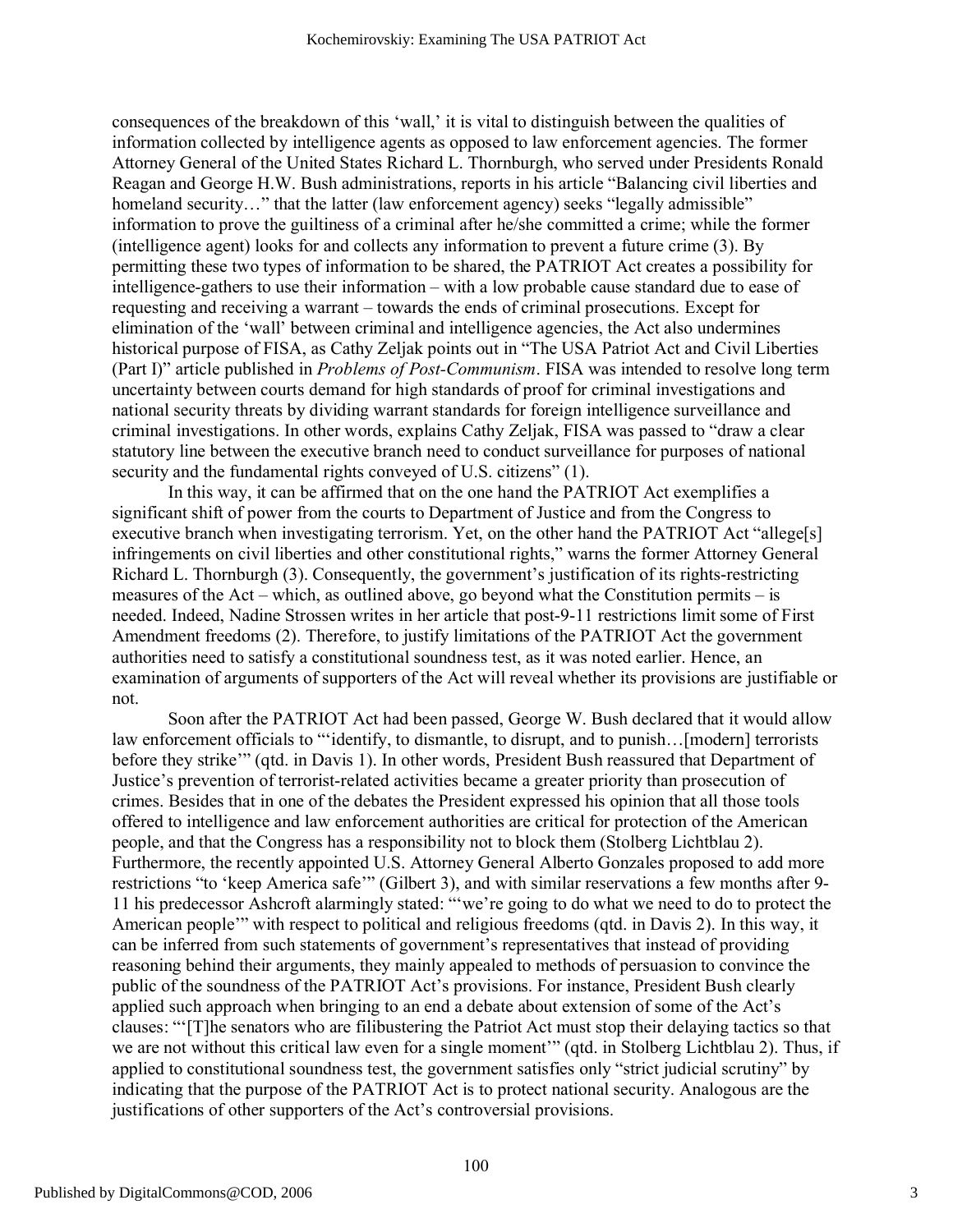One of them is a consultant at the Investigative Project in Washington D.C., Andrew McCarthy, who also led the prosecution of Sheik Omar Abdel Rahman and the rest of the group of terrorists in connection with bombings of World Trade Center in 1993. In his article "The Patriot Act Without Tears: Understanding a Mythologized Law" published in *National Review*, McCarthy defends the "dismantling" (2) of intelligence 'wall' by noting that its presence made the government helpless in fighting against terrorism. To prove his point, McCarthy presents an obvious example: terrorists commit not only bombings but also identity thefts and immigration frauds, which are impossible for intelligence to reveal under FISA. And the fact that PATRIOT Act modernizes investigating tools by adjusting to contemporary technologies makes it easier and more effective for intelligence to fight against terrorism. Thus, the author concludes: it is "invaluable" that the PATRIOT Act permits capturing more information (3).

Subsequently, McCarthy labels "sneak-and-peek" (5) warrants as benign. The key reason for that is its ability to delay notification, which if not sanctioned can "cause endangerment of life, facilitation of flight, destruction of evidence…" and as a result may jeopardize an investigation (5). In his article McCarthy also addresses some of critics' arguments. To illustrate, McCarthy observes that "sneak-and-peek" type of warrants or wire tap law is not a "novel encroachment on privacy"; on contrary, both of them are "well-established" tools that require prior court approval and that have been used for a long time (5). While the latter argument is valid, it is not consistent with fears of critics.

The opponents argue that "sneak-and-peek" warrants are an assault on privacy rights not because they were not aware of it in the past, but because new legislation permits intelligence and law enforcement officials to obtain them with greater ease than ever before. Hence the core of their apprehensions is that the government will abuse "sneak-and-peek" easy-to-get type warrants to achieve other than the terrorist related ends and, therefore, will strike at their privacy rights. In this case, McCarthy's claim can be termed as an excuse rather than an argument.

Assessment of proponents' arguments inevitably uncovers the following tendency: the government authorities and supporters of the PATRIOT Act justify its rights-restricting provisions by showing that it is in the name of national security. This, in fact, can be strongly confirmed by noting that the United States has not yet experienced any terrorist attacks since September 11<sup>th</sup> of 2001. In their arguments the advocates, however, don't demonstrate that such measures are necessary and appear to be the least restrictive alternative. Therefore, the rights limiting provisions of the PATRIOT Act are not justified by the government and, consequently, are not consistent with the Constitution. For this reason, the arguments of critics become more relevant, and thus a need to consider them for further understanding – whether the government has actually abused the means of the PATRIOT Act – is required.

Since the fall of 2001 many courts have struck down some of the Act's provisions as unconstitutional. Specifically, U.S. District Judge Victor Marrero in New York ruled that increased surveillance power under the PATRIOT Act "broadly violated the U.S. Constitution" (Swartz "Patriot Act Provision Ruled" 1). According to Judge Marrero, it violates the First and Fourth Amendments which protect citizens from unreasonable searches and their right to free-speech infringed by the Act's ban on recipients' disclosure of the National Security Letters (1). In another case, Judge Audrey B. Collins of Federal District Court in Los Angeles stuck down the Act's provision on "material support for terrorist groups" indicating that the latter was "too broad and vague" (1). In a more recent case the U.S. Court of Appeals for the Eleventh Circuit unanimously rejected officials' claims to "invade the privacy and free speech rights of participants…[of] demonstration against torture and other human rights abuses" (Strossen 5). The court subsequently stated that the war on terror is not likely to "truly" end, and, therefore, "we cannot simply suspend or restrict civil liberties" (5). Similarly, in one of her cases Justice Sandra Day O'Connor has put that "'a state of war is not a blank check for the President when it comes to the rights of the Nation's

4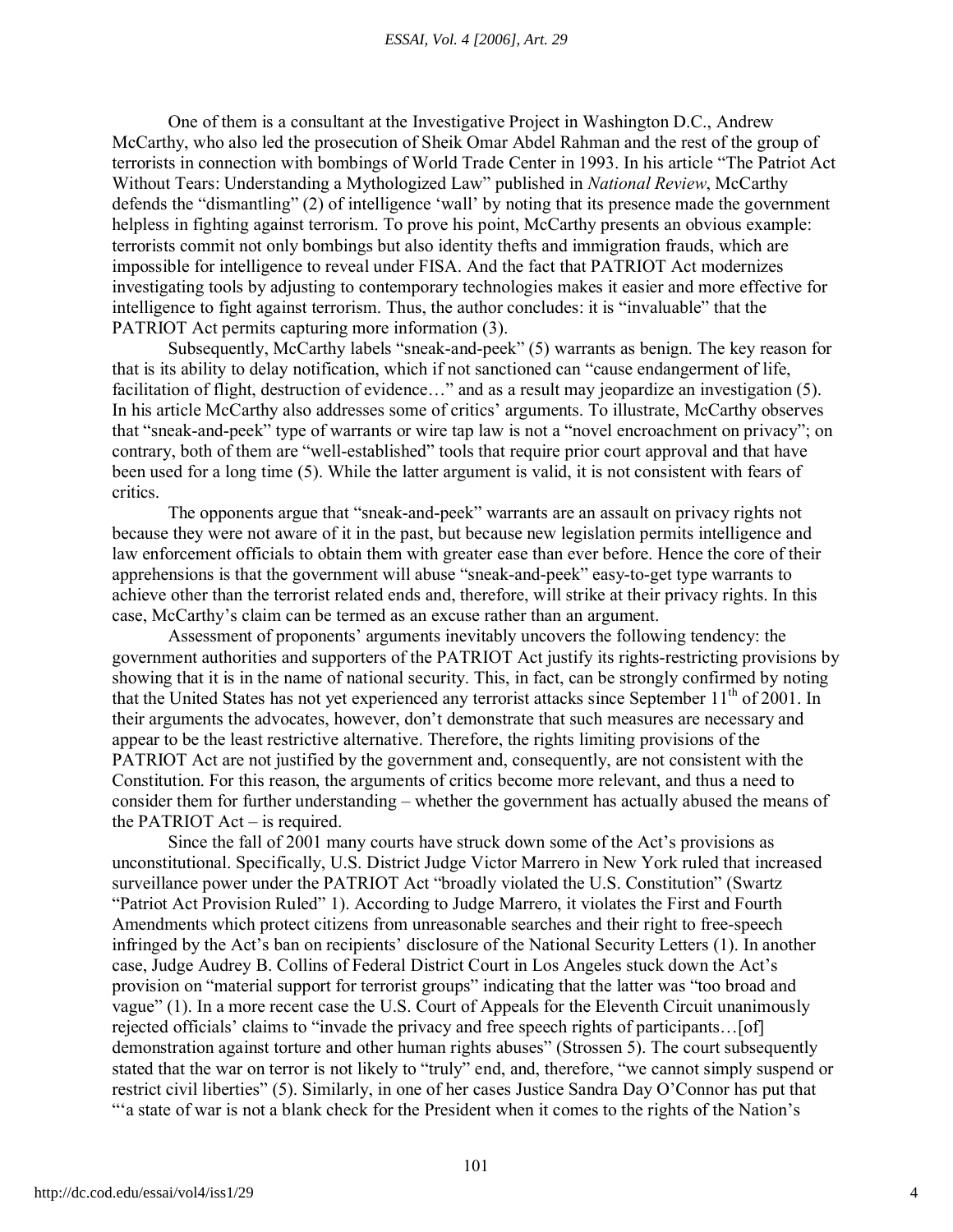citizens'" (qtd. in Strossen 3).

In this way, the courts' rulings directed to invalidate some of the PATRIOT Act's provisions imply at least two things: their (courts') importance to protect civil liberties, despite that their powers were transferred to Department of Justice, and unconstitutionality of some of the Act's clauses. However, this does not follow that executive power abused or misused some of the Act's provisions; while an exemplification of certain instances would, on the other hand, provide us with such information. Before that it is valuable to observe a related argument of the opponents.

Responding to the proponents' claim that no abuses have been documented, critics report that under the PATRIOT Act it is impossible to reveal such cases. As professor of law at Northwestern University Manas Mohapatra explains, this is because "the Justice Department has repeatedly refused to divulge information on individuals detained warrants secured under the PATRIOT Act" (11). Nonetheless, Barbara Dority in her article published in *Humanist* discloses that less than half a year after the legislation had been passed, the Justice Department lectured on how to apply new wiretapping measures beyond terror cases (3). Dority also cites a study conducted by General Accounting Office which concludes that as of 2003, three-quarters of convictions "classified as 'international terrorism'" dealt with "more common non-terrorist crimes" (4). On top of this, the author declares that "more than 750 immigrants were jailed for many months" while none of them was finally charged with any crime (4). Hence the reservations of critics that PATRIOT Act gives authorities a power to abuse civil liberties seems to be likely.

One such case involved a Canadian citizen, Maher Afar. Afar was arrested by U.S. immigration authorities and held in prison for ten month without being given a chance to speak with a lawyer and then was finally released when authorities got convinced that he had no ties to terrorism (Mohapatra 13). In his article Manas Mohapatra analyzes that this occurred because he was mistakenly blacklisted as a "possible international terrorist" by CIA agents (13). However, the author's essay reveals that intelligence can not only make mistakes in its low standard of proof reservations but also can employ the power granted by provisions of the PATRIOT Act towards other means. Indeed, earlier in his essay, Mohapatra cites the case occurred in Las Vegas where federal agencies used the Act's anti-money laundering provision to request and "access the financial information of strip club owner" Michael Galardi and a number of other politicians "in a public corruption probe" (2).

In this way, some cases and studies exemplified by scholars in their essays suggest that the PATRIOT Act's provisions permit authorities to take advantage of its clauses in cases not related to terrorism. Moreover, their research unveils that there is a greater risk of charging innocent people with terrorist-related activities, violating peoples' privacy and liberty, and damaging their reputation. With this in mind, the Act, however, prevents individuals from knowing whether their rights and privacy were violated. As is it was earlier noted, on behalf of the executive authorities there is no justification of such measures, and because there is some evidence, as provided above, indicating misuse and abuse of power granted by the PATRIOT Act (even with all its surrounding secrecy) this analysis leads to the following thesis and, in fact, conclusion of this essay: the USA PATRIOT Act is an unjustified abuse of executive power.

## Works Cited

Davis, Derek H. "The Dark Side To a Just War: The USA PATRIOT Act And Counterterrorism's Potential Threat To Religious Freedom." *Journal of Church and State* 44.1 (2002): 5-13. Dority, Barbara. "Your Every Move." *The Humanist* Jan.-Feb. 2004: 14-16.